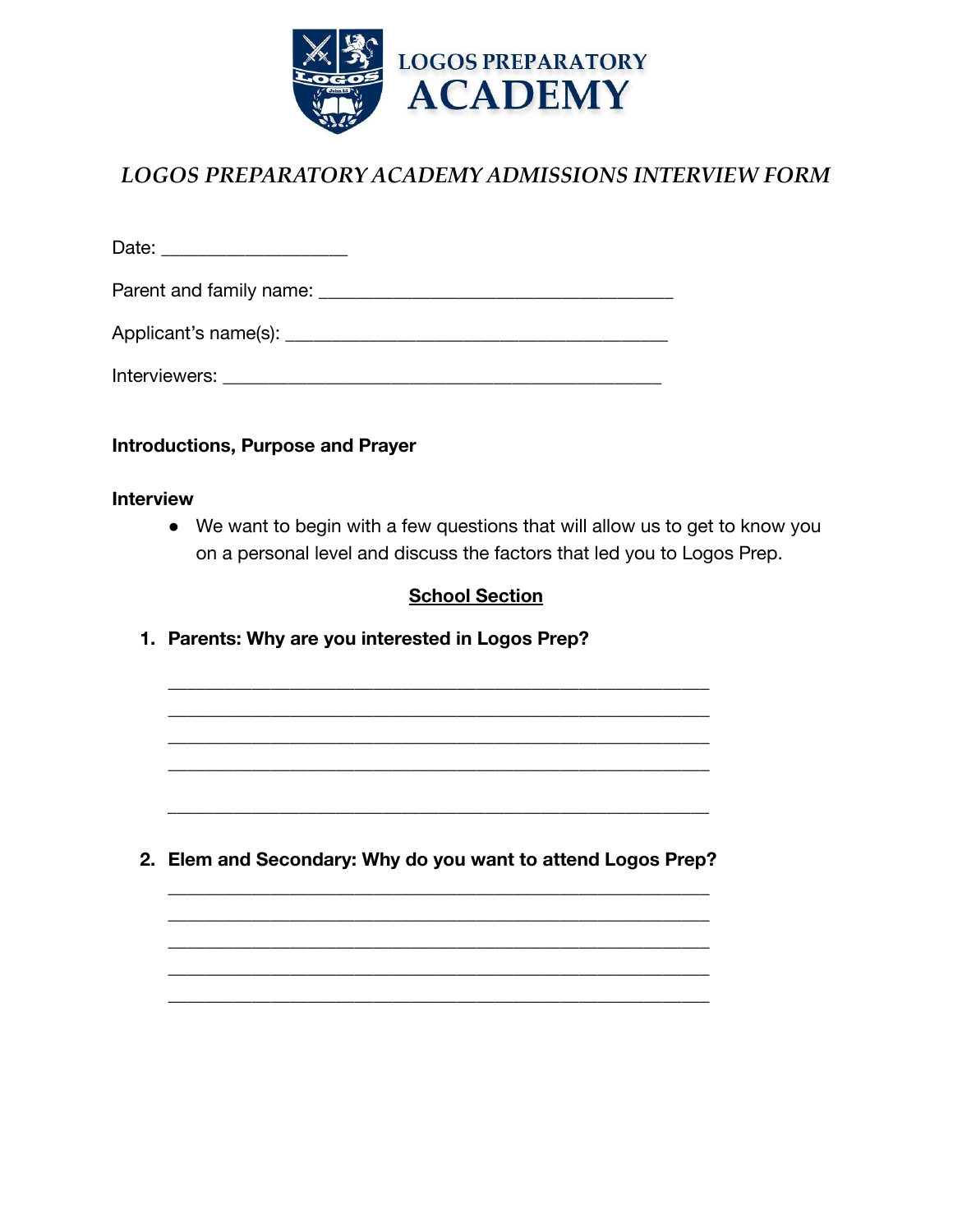

### **Commitment Overview**

On average, students will spend at least an additional hour outside of class for every hour in class. Logos Prep is a full-time program (if the student is taking a full load). Students must attend class on a regular basis. Since class time is limited, family vacations and extra-curricular activities should be scheduled during off times.

You will need to review assignment sheets regularly so that you know the school's expectations of both you and your children and so that all assignments and projects are due on time.

- **3. Parents: Are you willing to commit to that level of involvement and your role as a co-teacher?**
- **4. Parents: Who will be the primary parent in your child's education?**

\_\_\_\_\_\_\_\_\_\_\_\_\_\_\_\_\_\_\_\_\_\_\_\_\_\_\_\_\_\_\_\_\_\_\_\_\_\_\_\_\_\_\_\_\_\_\_\_\_\_\_\_\_\_\_\_\_\_ \_\_\_\_\_\_\_\_\_\_\_\_\_\_\_\_\_\_\_\_\_\_\_\_\_\_\_\_\_\_\_\_\_\_\_\_\_\_\_\_\_\_\_\_\_\_\_\_\_\_\_\_\_\_\_\_\_\_

**5. Parents: How will this satellite classroom function in your home?**

\_\_\_\_\_\_\_\_\_\_\_\_\_\_\_\_\_\_\_\_\_\_\_\_\_\_\_\_\_\_\_\_\_\_\_\_\_\_\_\_\_\_\_\_\_\_\_\_\_\_\_\_\_\_\_\_\_\_ \_\_\_\_\_\_\_\_\_\_\_\_\_\_\_\_\_\_\_\_\_\_\_\_\_\_\_\_\_\_\_\_\_\_\_\_\_\_\_\_\_\_\_\_\_\_\_\_\_\_\_\_\_\_\_\_\_\_ \_\_\_\_\_\_\_\_\_\_\_\_\_\_\_\_\_\_\_\_\_\_\_\_\_\_\_\_\_\_\_\_\_\_\_\_\_\_\_\_\_\_\_\_\_\_\_\_\_\_\_\_\_\_\_\_\_\_ \_\_\_\_\_\_\_\_\_\_\_\_\_\_\_\_\_\_\_\_\_\_\_\_\_\_\_\_\_\_\_\_\_\_\_\_\_\_\_\_\_\_\_\_\_\_\_\_\_\_\_\_\_\_\_\_\_\_

\_\_\_\_\_\_\_\_\_\_\_\_\_\_\_\_\_\_\_\_\_\_\_\_\_\_\_\_\_\_\_\_\_\_\_\_\_\_\_\_\_\_\_\_\_\_\_\_\_\_\_\_\_\_\_\_\_\_ \_\_\_\_\_\_\_\_\_\_\_\_\_\_\_\_\_\_\_\_\_\_\_\_\_\_\_\_\_\_\_\_\_\_\_\_\_\_\_\_\_\_\_\_\_\_\_\_\_\_\_\_\_\_\_\_\_\_ \_\_\_\_\_\_\_\_\_\_\_\_\_\_\_\_\_\_\_\_\_\_\_\_\_\_\_\_\_\_\_\_\_\_\_\_\_\_\_\_\_\_\_\_\_\_\_\_\_\_\_\_\_\_\_\_\_\_ \_\_\_\_\_\_\_\_\_\_\_\_\_\_\_\_\_\_\_\_\_\_\_\_\_\_\_\_\_\_\_\_\_\_\_\_\_\_\_\_\_\_\_\_\_\_\_\_\_\_\_\_\_\_\_\_\_\_

\_\_\_\_\_\_\_\_\_\_\_\_\_\_\_\_\_\_\_\_\_\_\_\_\_\_\_\_\_\_\_\_\_\_\_\_\_\_\_\_\_\_\_\_\_\_\_\_\_\_\_\_\_\_\_\_

**6. Parents: Are there any known obstacles (i.e. time, job, younger siblings, etc.) that you would have to work around?**

**7. Parents: Do you have any apprehensions about Logos Prep or your prospective role in it?**

\_\_\_\_\_\_\_\_\_\_\_\_\_\_\_\_\_\_\_\_\_\_\_\_\_\_\_\_\_\_\_\_\_\_\_\_\_\_\_\_\_\_\_\_\_\_\_\_\_\_\_\_\_\_\_\_\_\_ \_\_\_\_\_\_\_\_\_\_\_\_\_\_\_\_\_\_\_\_\_\_\_\_\_\_\_\_\_\_\_\_\_\_\_\_\_\_\_\_\_\_\_\_\_\_\_\_\_\_\_\_\_\_\_\_\_\_ \_\_\_\_\_\_\_\_\_\_\_\_\_\_\_\_\_\_\_\_\_\_\_\_\_\_\_\_\_\_\_\_\_\_\_\_\_\_\_\_\_\_\_\_\_\_\_\_\_\_\_\_\_\_\_\_\_\_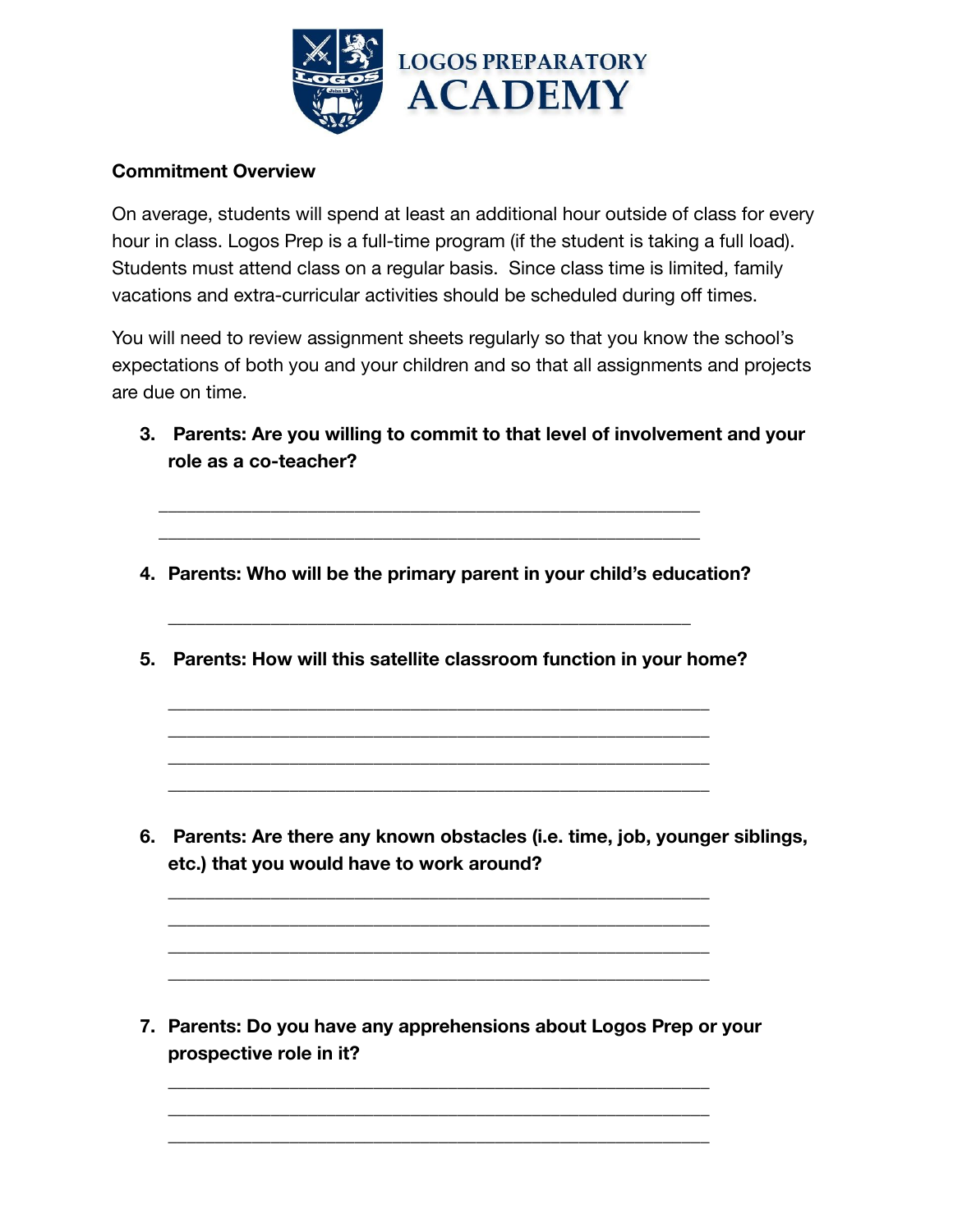

8. Describe the type of individual you want your child to be when he or she is 18 years old and about to leave home. For example, what is your vision for your child and how do you want him/her to be equipped for the world? **Parent: Example 2014** 

Student: The Student of the Student

**Family Section - Can be answered by any or all members** 

1. How does your family spend time together, what activities do you like to do?

2. How would you describe the environment of your home?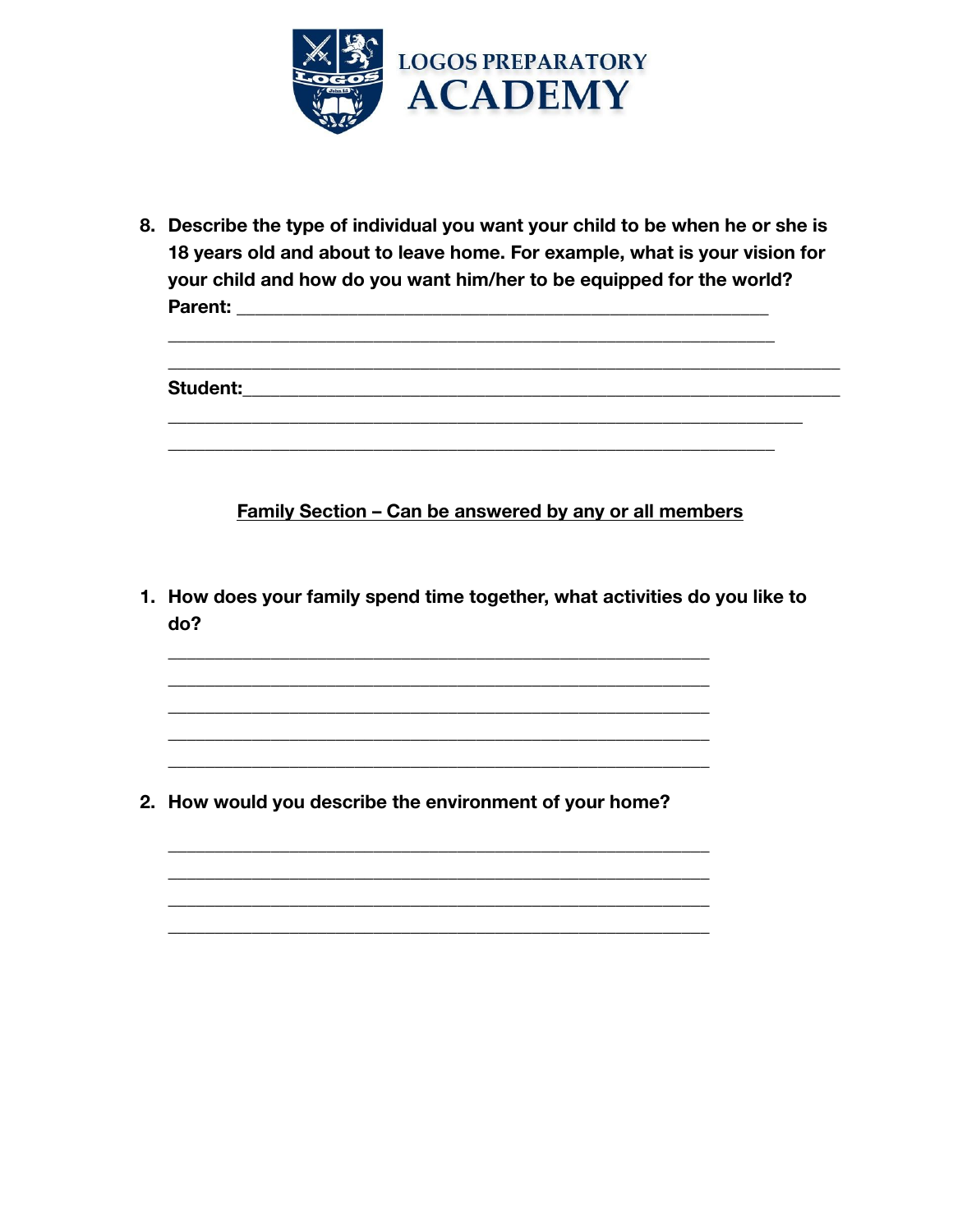

# **Faith Section - Parent and Secondary Students**

Intro: During this next section of the interview we will be asking questions about your faith story. If there is any question you want me to clarify, Please just let me know.

**\*\* You have indicated agreement to the Statement of Faith in your application. Do you have any questions or concerns? (You were emailed a copy of it)**

**\*\*As per your application, we see that you are a member of\_\_\_\_\_\_\_\_\_\_\_\_\_\_ church.**

**1. Parents: How frequently do you attend church?**

\_\_\_\_\_\_\_\_\_\_\_\_\_\_\_\_\_\_\_\_\_\_\_\_\_\_\_\_\_\_\_\_\_\_\_\_\_\_\_\_\_\_\_\_\_\_\_\_\_\_\_\_\_\_\_\_\_\_ \_\_\_\_\_\_\_\_\_\_\_\_\_\_\_\_\_\_\_\_\_\_\_\_\_\_\_\_\_\_\_\_\_\_\_\_\_\_\_\_\_\_\_\_\_\_\_\_\_\_\_\_\_\_\_\_\_\_

2. **Parents and secondary: How are you involved in your church? Parent:** \_\_\_\_\_\_\_\_\_\_\_\_\_\_\_\_\_\_\_\_\_\_\_\_\_\_\_\_\_\_\_\_\_\_\_\_\_\_\_\_\_\_\_\_\_\_\_\_\_\_\_

\_\_\_\_\_\_\_\_\_\_\_\_\_\_\_\_\_\_\_\_\_\_\_\_\_\_\_\_\_\_\_\_\_\_\_\_\_\_\_\_\_\_\_\_\_\_\_\_\_\_\_\_\_\_\_\_\_\_ \_\_\_\_\_\_\_\_\_\_\_\_\_\_\_\_\_\_\_\_\_\_\_\_\_\_\_\_\_\_\_\_\_\_\_\_\_\_\_\_\_\_\_\_\_\_\_\_\_\_\_\_\_\_\_\_\_\_

\_\_\_\_\_\_\_\_\_\_\_\_\_\_\_\_\_\_\_\_\_\_\_\_\_\_\_\_\_\_\_\_\_\_\_\_\_\_\_\_\_\_\_\_\_\_\_\_\_\_\_\_\_\_\_\_\_\_ \_\_\_\_\_\_\_\_\_\_\_\_\_\_\_\_\_\_\_\_\_\_\_\_\_\_\_\_\_\_\_\_\_\_\_\_\_\_\_\_\_\_\_\_\_\_\_\_\_\_\_\_\_\_\_\_\_\_

\_\_\_\_\_\_\_\_\_\_\_\_\_\_\_\_\_\_\_\_\_\_\_\_\_\_\_\_\_\_\_\_\_\_\_\_\_\_\_\_\_\_\_\_\_\_\_\_\_\_\_\_\_\_\_\_\_\_

**Student:** \_\_\_\_\_\_\_\_\_\_\_\_\_\_\_\_\_\_\_\_\_\_\_\_\_\_\_\_\_\_\_\_\_\_\_\_\_\_\_\_\_\_\_\_\_\_\_\_\_\_\_

3. **Parents and secondary: How are you growing spiritually?**

\_\_\_\_\_\_\_\_\_\_\_\_\_\_\_\_\_\_\_\_\_\_\_\_\_\_\_\_\_\_\_\_\_\_\_\_\_\_\_\_\_\_\_\_\_\_\_\_\_\_\_\_\_\_\_\_\_\_ \_\_\_\_\_\_\_\_\_\_\_\_\_\_\_\_\_\_\_\_\_\_\_\_\_\_\_\_\_\_\_\_\_\_\_\_\_\_\_\_\_\_\_\_\_\_\_\_\_\_\_\_\_\_\_\_\_\_

**Parent:** \_\_\_\_\_\_\_\_\_\_\_\_\_\_\_\_\_\_\_\_\_\_\_\_\_\_\_\_\_\_\_\_\_\_\_\_\_\_\_\_\_\_\_\_\_\_\_\_\_\_\_

**Student:** \_\_\_\_\_\_\_\_\_\_\_\_\_\_\_\_\_\_\_\_\_\_\_\_\_\_\_\_\_\_\_\_\_\_\_\_\_\_\_\_\_\_\_\_\_\_\_\_\_\_\_ \_\_\_\_\_\_\_\_\_\_\_\_\_\_\_\_\_\_\_\_\_\_\_\_\_\_\_\_\_\_\_\_\_\_\_\_\_\_\_\_\_\_\_\_\_\_\_\_\_\_\_\_\_\_\_\_\_\_

\_\_\_\_\_\_\_\_\_\_\_\_\_\_\_\_\_\_\_\_\_\_\_\_\_\_\_\_\_\_\_\_\_\_\_\_\_\_\_\_\_\_\_\_\_\_\_\_\_\_\_\_\_\_\_\_\_\_ \_\_\_\_\_\_\_\_\_\_\_\_\_\_\_\_\_\_\_\_\_\_\_\_\_\_\_\_\_\_\_\_\_\_\_\_\_\_\_\_\_\_\_\_\_\_\_\_\_\_\_\_\_\_\_\_\_\_ \_\_\_\_\_\_\_\_\_\_\_\_\_\_\_\_\_\_\_\_\_\_\_\_\_\_\_\_\_\_\_\_\_\_\_\_\_\_\_\_\_\_\_\_\_\_\_\_\_\_\_\_\_\_\_\_\_\_

4. **Parent: Please share with us how you came to know Jesus.**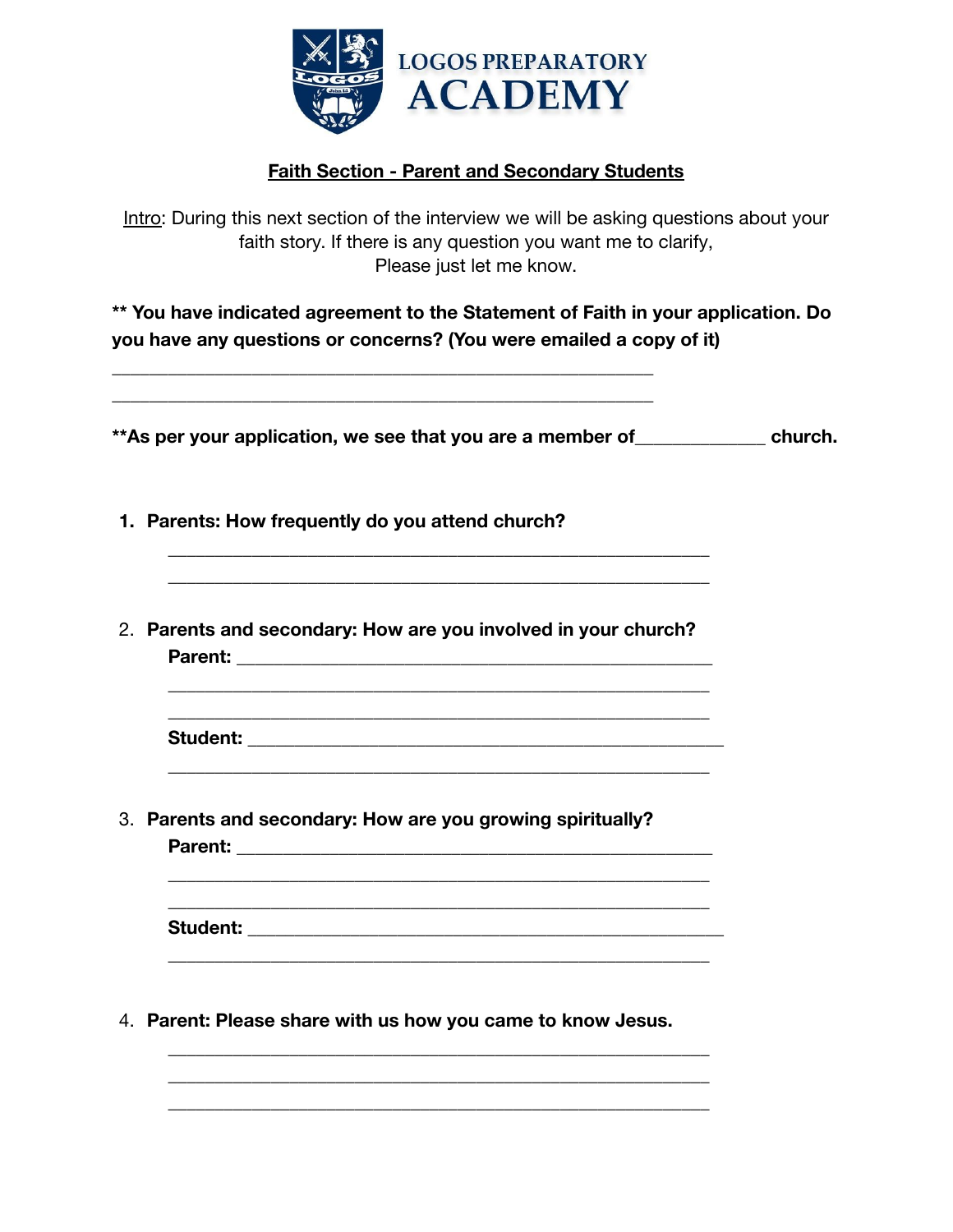

| 5. Parent: How are you making your children aware of the love of God and<br>understanding of the Gospel?                              |  |
|---------------------------------------------------------------------------------------------------------------------------------------|--|
| 6. Secondary: Describe your relationship with Jesus.                                                                                  |  |
| 7. Parents and secondary: How is your relationship with Jesus demonstrated<br>In your daily life? (Examples of how you live this out) |  |
| Student: Student:                                                                                                                     |  |
| 8. Parent: Describe how your family is different as a result of<br>your faith.                                                        |  |
| 9. Elementary - What is your favorite Bible verse or story?                                                                           |  |
| 9a. Why is this your favorite?____                                                                                                    |  |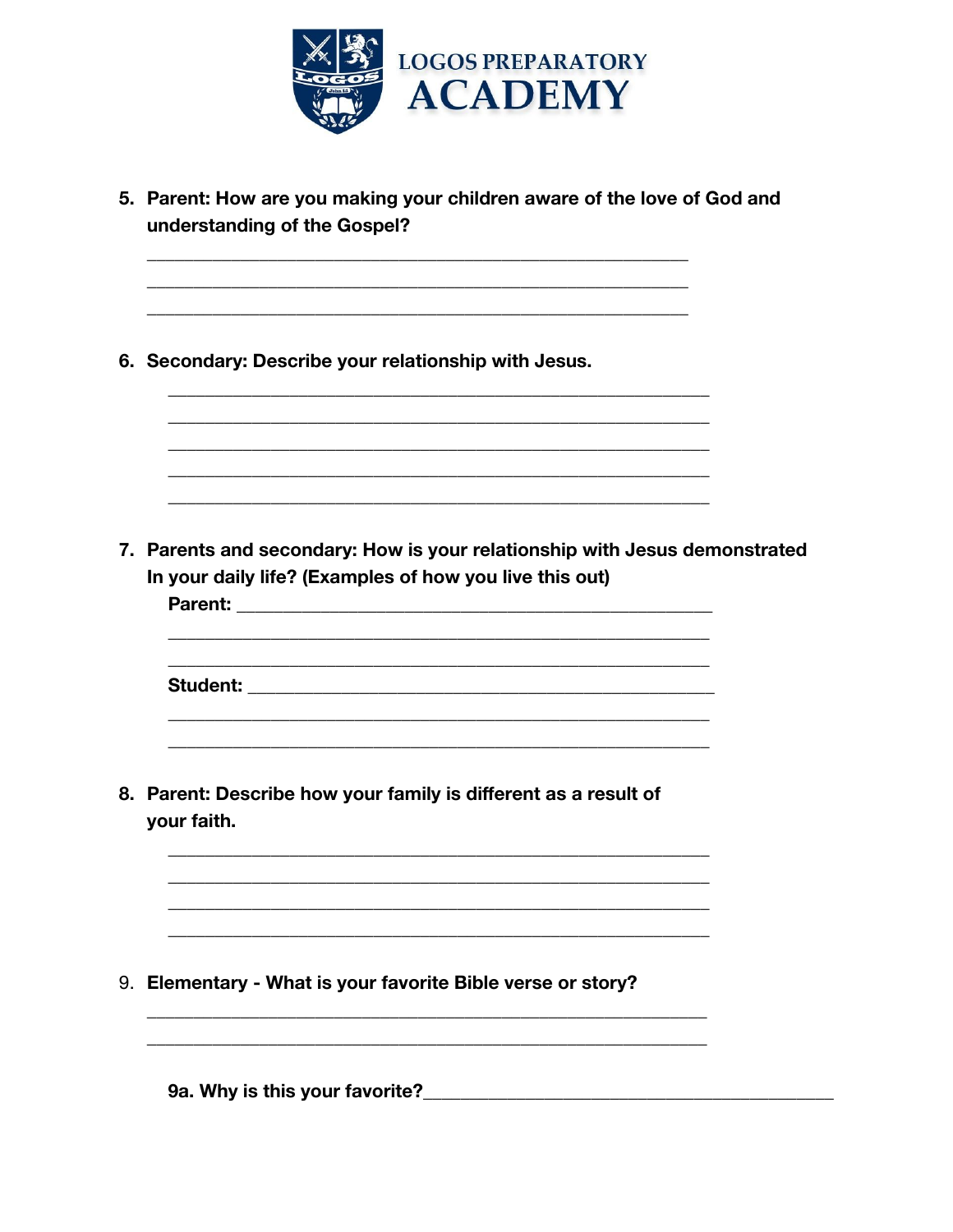

|  | 10. Elem and Secondary: Have you read the Student Code of Conduct? |  |  |  |
|--|--------------------------------------------------------------------|--|--|--|
|--|--------------------------------------------------------------------|--|--|--|

**Yes \_\_\_ ask the next question**

**No \_\_\_ have the student read it, then ask the next question**

\_\_\_\_\_\_\_\_\_\_\_\_\_\_\_\_\_\_\_\_\_\_\_\_\_\_\_\_\_\_\_\_\_\_\_\_\_\_\_\_\_\_\_\_\_\_\_\_\_\_\_\_\_\_\_\_\_\_ \_\_\_\_\_\_\_\_\_\_\_\_\_\_\_\_\_\_\_\_\_\_\_\_\_\_\_\_\_\_\_\_\_\_\_\_\_\_\_\_\_\_\_\_\_\_\_\_\_\_\_\_\_\_\_\_\_\_ \_\_\_\_\_\_\_\_\_\_\_\_\_\_\_\_\_\_\_\_\_\_\_\_\_\_\_\_\_\_\_\_\_\_\_\_\_\_\_\_\_\_\_\_\_\_\_\_\_\_\_\_\_\_\_\_\_\_ \_\_\_\_\_\_\_\_\_\_\_\_\_\_\_\_\_\_\_\_\_\_\_\_\_\_\_\_\_\_\_\_\_\_\_\_\_\_\_\_\_\_\_\_\_\_\_\_\_\_\_\_\_\_\_\_\_\_ \_\_\_\_\_\_\_\_\_\_\_\_\_\_\_\_\_\_\_\_\_\_\_\_\_\_\_\_\_\_\_\_\_\_\_\_\_\_\_\_\_\_\_\_\_\_\_\_\_\_\_\_\_\_\_\_\_\_

\_\_\_\_\_\_\_\_\_\_\_\_\_\_\_\_\_\_\_\_\_\_\_\_\_\_\_\_\_\_\_\_\_\_\_\_\_\_\_\_\_\_\_\_\_\_\_\_\_\_\_\_\_\_\_\_\_\_ \_\_\_\_\_\_\_\_\_\_\_\_\_\_\_\_\_\_\_\_\_\_\_\_\_\_\_\_\_\_\_\_\_\_\_\_\_\_\_\_\_\_\_\_\_\_\_\_\_\_\_\_\_\_\_\_\_\_ \_\_\_\_\_\_\_\_\_\_\_\_\_\_\_\_\_\_\_\_\_\_\_\_\_\_\_\_\_\_\_\_\_\_\_\_\_\_\_\_\_\_\_\_\_\_\_\_\_\_\_\_\_\_\_\_\_\_ \_\_\_\_\_\_\_\_\_\_\_\_\_\_\_\_\_\_\_\_\_\_\_\_\_\_\_\_\_\_\_\_\_\_\_\_\_\_\_\_\_\_\_\_\_\_\_\_\_\_\_\_\_\_\_\_\_\_ \_\_\_\_\_\_\_\_\_\_\_\_\_\_\_\_\_\_\_\_\_\_\_\_\_\_\_\_\_\_\_\_\_\_\_\_\_\_\_\_\_\_\_\_\_\_\_\_\_\_\_\_\_\_\_\_\_\_

**11a. Are you willing to abide by these standards?**

**11. Secondary students: What social media outlets do you use? Is there anything on your Facebook or other social media sites (ex. Snap Chat, Instagram or Twitter) that you would not want to show all of us here?**

**Thank you for your time. The admissions department will contact you with the next step.**

*Interviewer: Please complete the Family Interview Evaluation. Based on the results of the interview, complete the next page and sign.*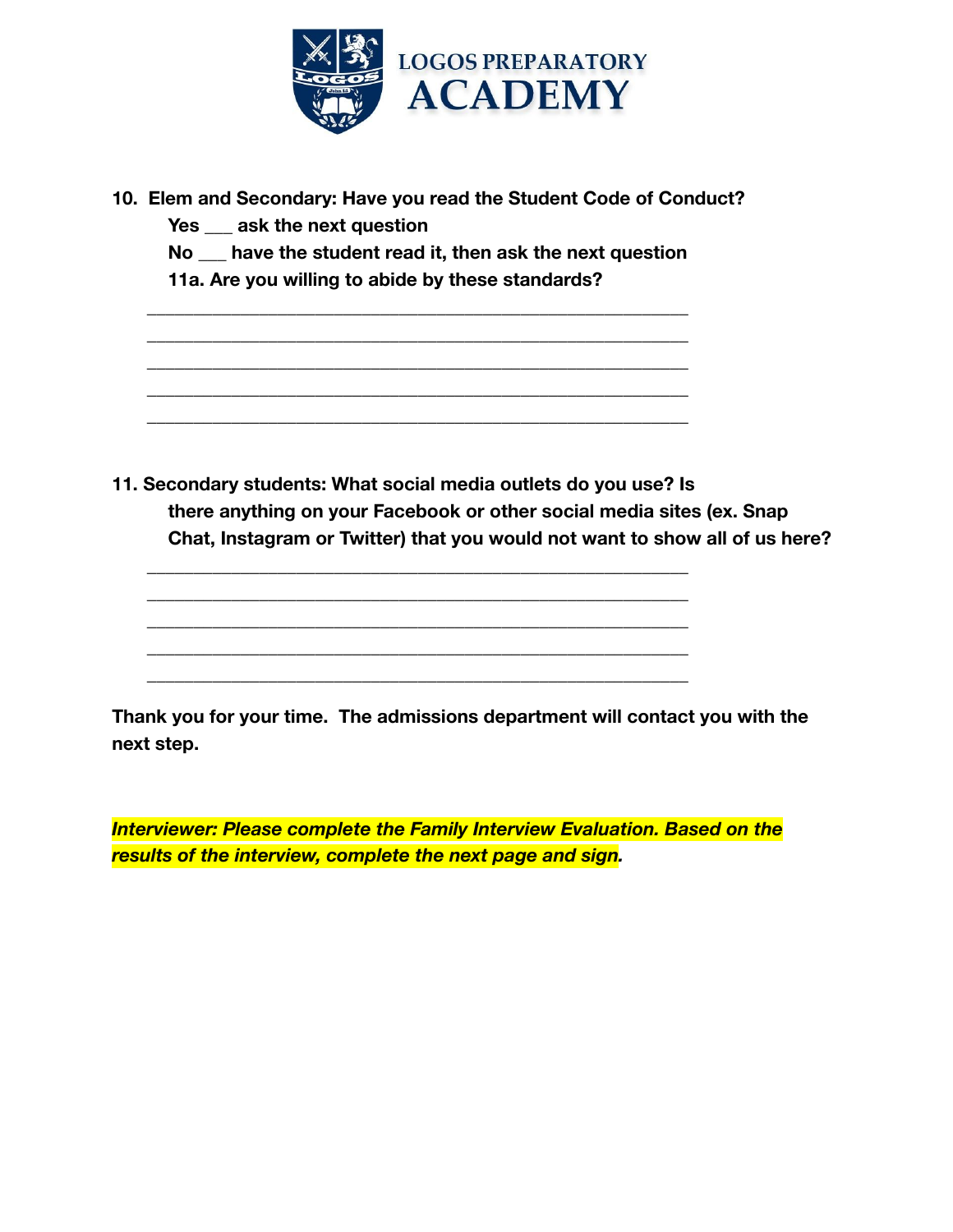

 $\Box$ Accepted **Interviewer Comments:** 

□ Accepted with reservation, may need to explore the following areas with appropriate administrator.

**Interviewer Comments:** 

□A second interview is recommended.

#### **Interviewer Comments:**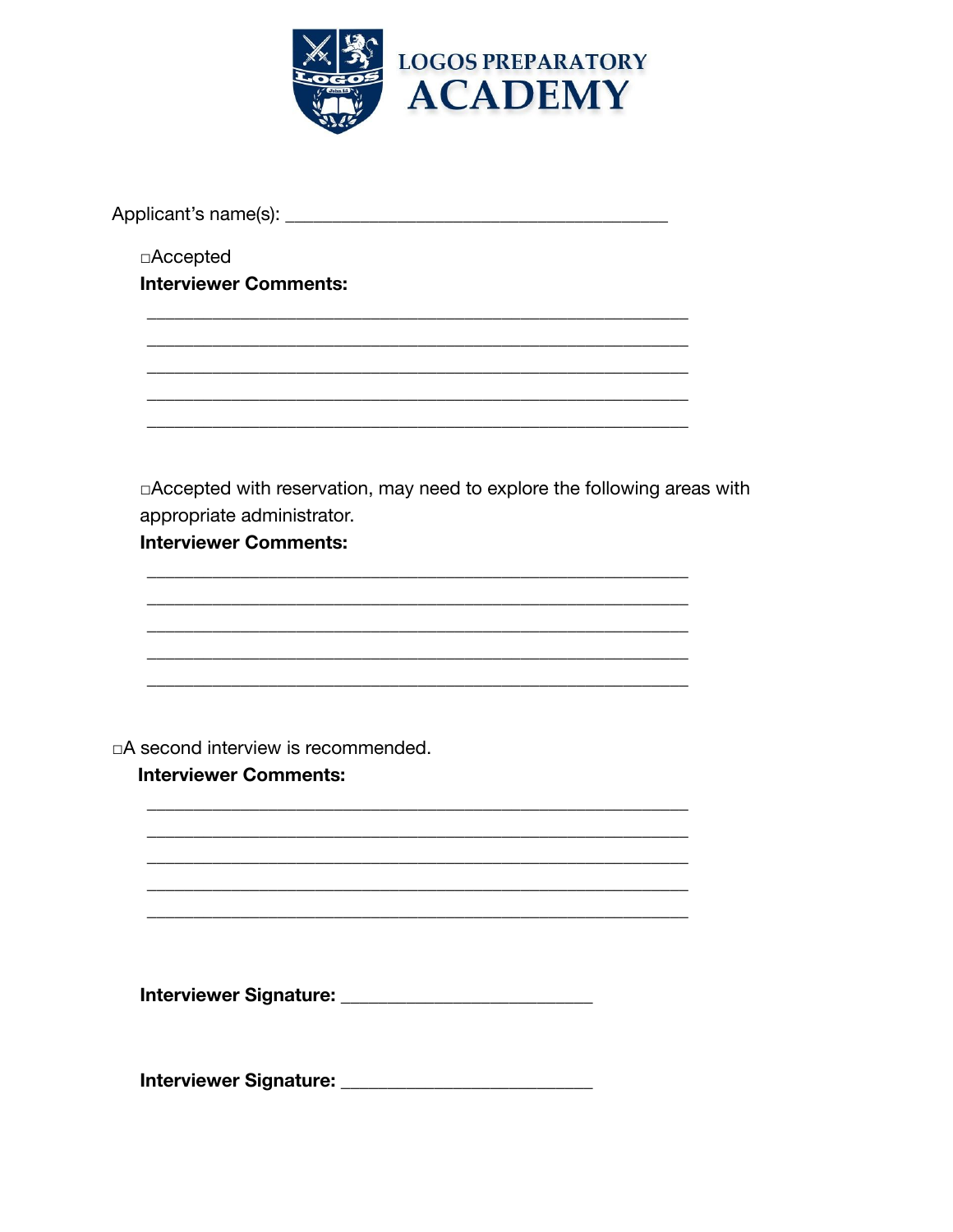

#### **STUDENT CODE OF CONDUCT** *Even a child is known by his actions, by whether his conduct is pure and right. Proverbs 20:11*

The purpose of the Logos Prep Code of Conduct is to promote a Christ-like attitude in its learning environment and to encourage the development of positive Christian relationships among its students. Therefore, it is important that specific guidelines regarding behavior be set. While on-campus concerns are primary, Logos Prep does reserve the right to address any off-campus conduct deemed to affect on campus relationships, the learning environment, or overall public witness/character of the school with the community.

1. Students should show respect to adults at all times. A title (Mr., Mrs., Coach, etc.) should, therefore, be used when addressing an adult. On the occasion of disagreeing with an adult, the student exercise the process of "Wise Appeal" to enter into dialogue with the adult about the disagreement.

2. Students should treat each other with respect, kindness, purity and compassion just as God commands us in Matthew 7:12, "So in everything do to others what you would have them do to you," and in 2 Timothy 2:22, "Flee the evil desires of youth, and pursue righteousness, faith, love and peace, along with those who call on the Lord out of a pure heart."

3. Logos Prep operates on an honor system with its students. This means that students are expected to be truthful, honest, and upright in their words and actions as a matter of personal conscience and beliefs. Violations of the honor system (lying/dishonesty, impure speech or behavior) in matters pertaining to any facet of school life – academics, activities, and personal relationships – can result in consequences that lead toward expulsion (see Disciplinary Actions in Response to Major Misconduct)

4. The school facility and grounds should be kept clean, orderly, and in a manner which shows an attitude of gratefulness.

5. There will be no horseplay, running, yelling, or rough play during or between classes.

6. Students should conduct themselves at all times in a manner worthy of the gospel of Jesus Christ (Phil. 1:27), taking special care to guard the relationship between Logos Prep and its Kingdom Community Partners like Sugar Creek Baptist Church and Faith Lutheran Church.

7. Logos Prep reserves the right to discipline students for off-campus activities (including those taking place in the Sugar Creek Commons), whether or not those activities are connected with school activities. A Logos Prep student represents the school at all times and is subject to discipline at the discretion of the school for any behavior that impugns the character of the school or that in the sole discretion of Logos Prep otherwise warrants discipline by the school.

8. The use of profanity is not permitted at school or in public forums, including social media.

9. Along these lines, all social media is subject to disciplinary action for, but not limited to, profanity, bullying, derogatory statements about Logos Prep and its teachers/staff/students/families, and promoting inappropriate behaviors.

10. Students may not bring cell phones on campus. They may use a Logos Prep phone if they need to make a call and parents can get a message to their student by calling 281-565-6467.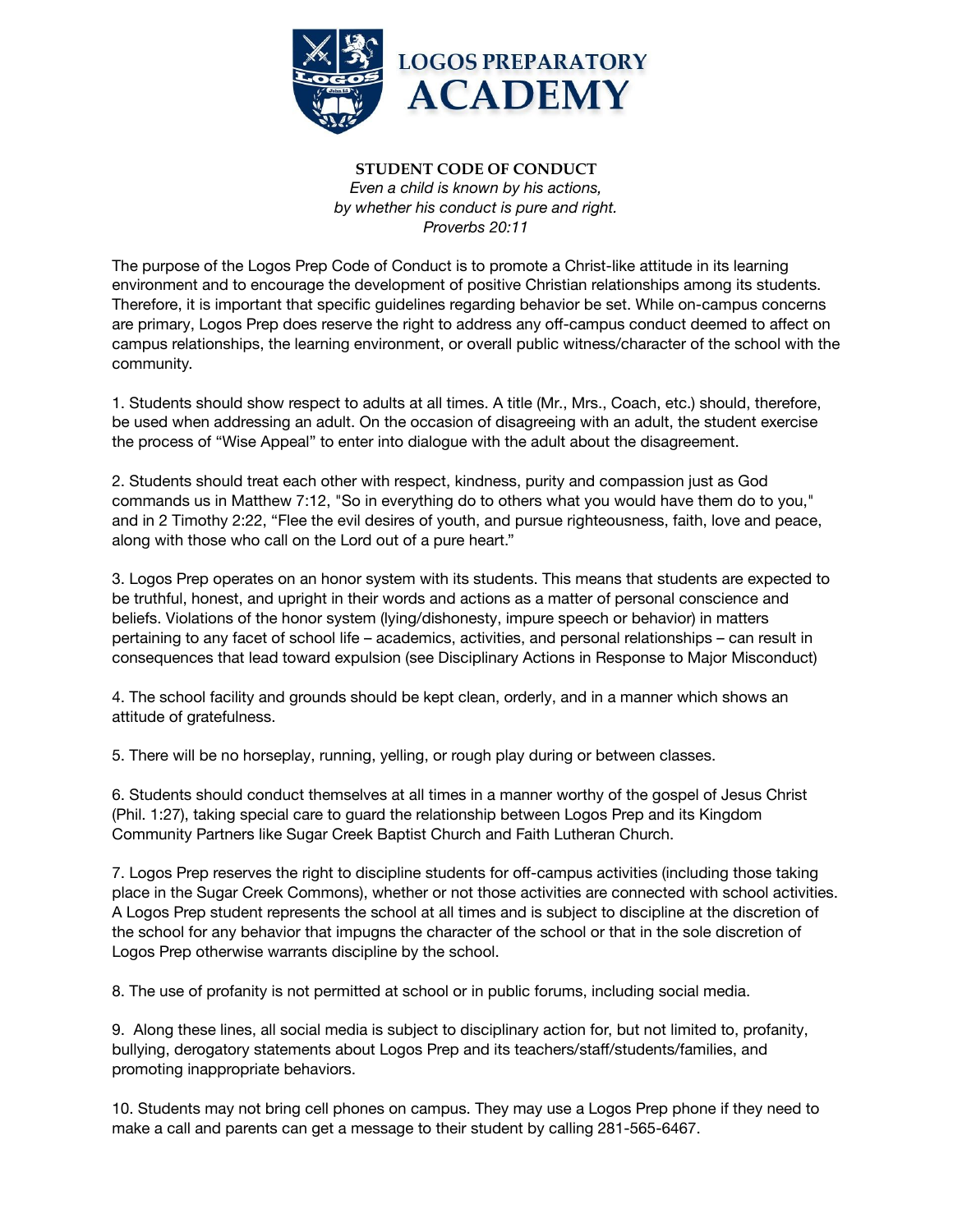

11. Public displays of affection such as hand-holding, kissing, etc. are not permitted.

12.Tobacco products, illicit drugs, alcohol, or weapons are not allowed on campus or at any school-sponsored event. Infractions of this nature may lead to expulsion.

I agree to the student code of conduct:

Printed Name: \_\_\_\_\_\_\_\_\_\_\_\_\_\_\_\_\_\_\_\_\_\_\_\_\_\_\_\_\_\_\_\_\_\_

Signed Name: \_\_\_\_\_\_\_\_\_\_\_\_\_\_\_\_\_\_\_\_\_\_\_\_\_\_\_\_\_\_\_\_\_\_